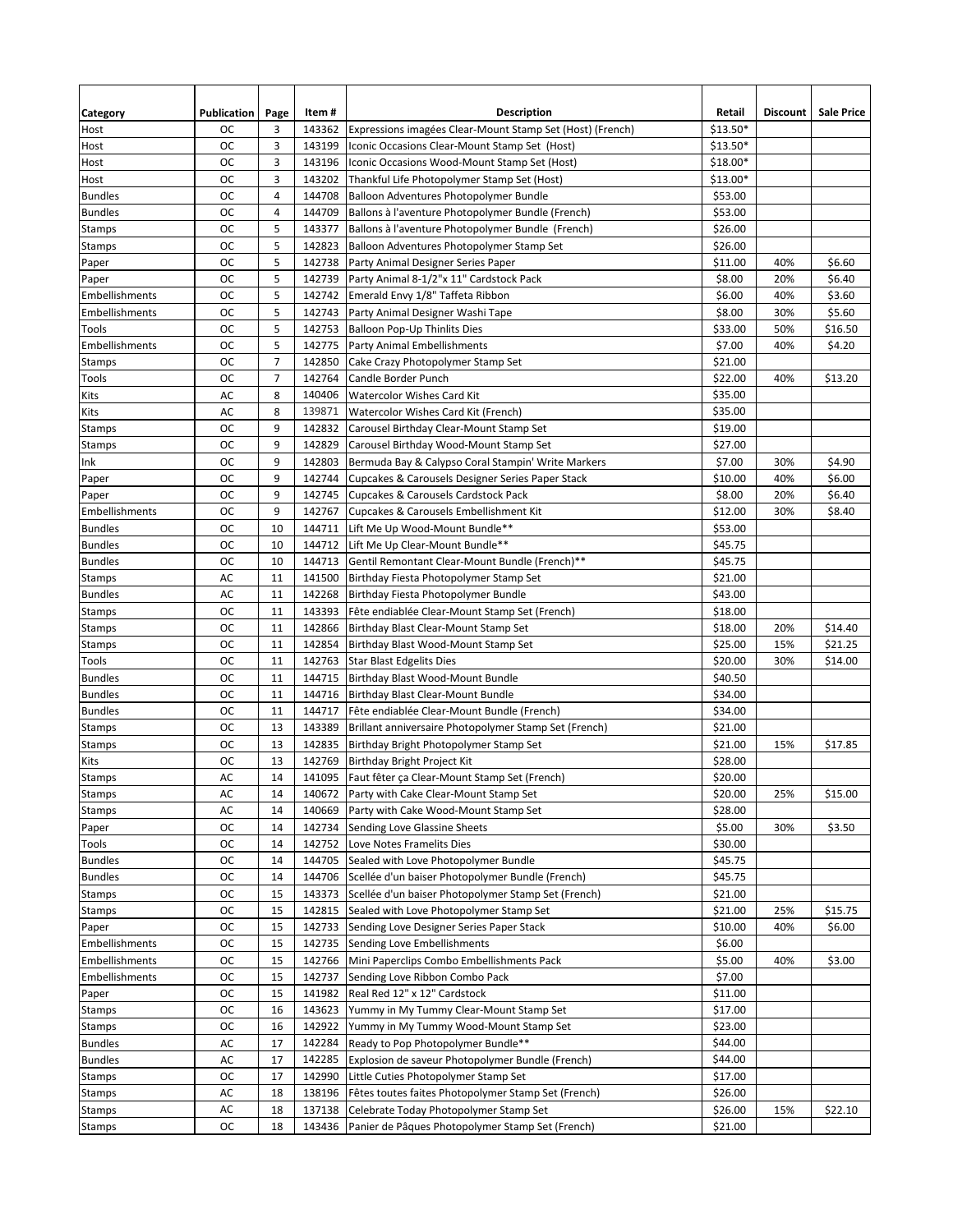| <b>Stamps</b>            | ОC        | 18 |                  | 143186 Basket Bunch Photopolymer Stamp Set                          | \$21.00            | 20% | \$16.80 |
|--------------------------|-----------|----|------------------|---------------------------------------------------------------------|--------------------|-----|---------|
| Paper                    | oc        | 18 |                  | 142776 Mini Egg Cartons                                             | \$8.00             |     |         |
| Tools                    | oc        | 18 | 143228           | <b>Basket Builder Framelits Dies</b>                                | \$31.00            | 50% | \$15.50 |
| <b>Bundles</b>           | oc        | 18 | 144731           | Basket Bunch Photopolymer Bundle                                    | \$46.75            |     |         |
| <b>Bundles</b>           | oc        | 18 | 144732           | Panier de Pâques Photopolymer Bundle (French)                       | \$46.75            |     |         |
| Stamps                   | AC        | 19 | 140162           | Pile de souhaits Photopolymer Stamp Set (French)                    | \$17.00            |     |         |
| Stamps                   | AC        | 19 | 138948           | Sweet Stack Photopolymer Stamp Set                                  | \$17.00            |     |         |
| Stamps                   | ОC        | 19 | 143444           | Message pascal Clear-Mount Stamp Set (French)                       | \$17.00            |     |         |
| Stamps                   | ОC        | 19 | 142987           | Easter Message Clear-Mount Stamp Set                                | \$17.00            |     |         |
| Stamps                   | oc        | 19 | 142984           | Easter Message Wood-Mount Stamp Set                                 | \$23.00            |     |         |
| Stamps                   | AC        | 20 | 140102           | Fait maison juste pour toi Clear-Mount Stamp Set (French)           | \$18.00            |     |         |
| Stamps                   | AC        | 20 | 139444           | Homemade for You Clear-Mount Stamp Set                              | \$18.00            | 15% | \$15.30 |
| Stamps                   | AC        | 20 | 138686           | Homemade for You Wood-Mount Stamp Set                               | \$25.00            | 15% | \$21.25 |
| Stamps                   | AC        | 21 | 141508           | Biggest Birthday Ever Photopolymer Stamp Set                        | \$26.00            |     |         |
| <b>Bundles</b>           | AC        | 21 | 142283           | Biggest Birthday Ever Photopolymer Bundle                           | \$47.50            |     |         |
| Stamps                   | <b>OC</b> | 21 | 143450           | Si succulent Photopolymer Stamp Set (French)                        | \$21.00            |     |         |
| Stamps                   | ОC        | 21 | 142992           | Oh So Succulent Photopolymer Stamp Set                              | \$21.00            | 25% | \$15.75 |
| Tools                    | oc        | 21 | 142757           | <b>Succulent Framelites Dies</b>                                    | \$33.00            | 50% | \$16.50 |
| Paper                    | oc        | 21 | 142778           | Succulent Garden Designer Series Paper                              | \$11.00            | 40% | \$6.60  |
| Paper                    | oc        | 21 | 142779           | Succulent Garden Cardstock Pack                                     | \$8.00             |     |         |
| Embellishments           | oc        | 21 | 142781           | Succulent Garden 3/8" Ribbon Combo Pack                             | \$9.00             | 20% | \$7.20  |
| <b>Bundles</b>           | oc        | 21 | 145184           | Oh So Succulent Photopolymer Bundle                                 | \$48.50            |     |         |
| <b>Bundles</b>           | ОC        | 21 | 145185           | Si succulent Photopolymer Bundle (French)                           | \$48.50            |     |         |
| Stamps                   | AC        | 22 | 140273           | Endless Birthday Wishes Photopolymer Stamp Set                      | \$16.00            |     |         |
| Stamps                   | <b>OC</b> | 22 | 143454           | Accueil florissant Photopolymer Stamp Set (French)                  | \$21.00            |     |         |
| Stamps                   | ОC        | 22 | 142996           | Vertical Garden Photopolymer Stamp Set                              | \$21.00            | 15% | \$17.85 |
| Kits                     | oc        | 22 | 143635           | Vertical Garden Project Kit                                         | \$23.00            |     |         |
| <b>Bundles</b>           | AC        | 23 | 142232           | Sweet Cupcake Photopolymer Bundle**                                 | \$43.00            |     |         |
| <b>Bundles</b>           | AC        | 23 | 142233           | Douceurs sucrées Photopolymer Bundle (French)**                     | \$43.00            |     |         |
| <b>Stamps</b>            | ОC        | 23 | 143412           | Attention spéciale Photopolymer Stamp Set (French)                  | \$17.00            |     |         |
| Stamps                   | ос        | 23 | 142918           | That's the Tag Photopolymer Stamp Set                               | \$17.00            | 15% | \$14.45 |
| Tools                    | oc        | 23 | 142755           | <b>Timeless Tags Thinlits Dies</b>                                  | \$25.00            | 30% | \$17.50 |
| Paper                    | ОC        | 23 | 142000           | White Gift Boxes                                                    | \$8.00             |     |         |
| <b>Bundles</b>           | <b>OC</b> | 23 | 144725           | That's The Tag Photopolymer Bundle                                  | \$37.75            |     |         |
| <b>Bundles</b>           | oc        | 23 | 144726           | Attention spéciale Photopolymer Bundle (French)                     | \$37.75            |     |         |
| Stamps                   | AC        | 25 | 138646           | Build a Birthday Photopolymer Bundle                                | \$16.00            |     |         |
| <b>Bundles</b>           | oc        | 26 | 144728           | Dragonfly Dreams Photopolymer Bundle**                              | \$46.75            |     |         |
| <b>Bundles</b>           | oc        | 26 | 144729           | Songes de libellule Photopolymer Bundle (French)**                  | \$46.75            |     |         |
| Stamps                   | AC        | 28 | 140540           | Sapins D'antan Photopolymer Stamp Set (French)                      | \$26.00            |     |         |
| Stamps                   | AC        | 28 | 139728           | Peaceful Pines Photopolymer Stamp Set                               | \$26.00            |     |         |
| <b>Stamps</b>            | ОC        | 28 | 142945           | Chase Your Dreams Clear-Mount Stamp Set                             | \$18.00            | 20% | \$14.40 |
| Stamps                   | ОC        | 28 |                  | 142942 Chase Your Dreams Wood-Mount Stamp Set                       | \$25.00            |     |         |
|                          | ос        | 29 |                  | 142939 Lucky Elephant Clear-Mount Stamp Set                         | \$13.00            |     |         |
| Stamps<br>Stamps         | oc        | 29 | 142936           | Lucky Elephant Wood-Mount Stamp Set                                 | \$17.00            |     |         |
| <b>Stamps</b>            | AC        | 30 | 140432           | Petit Bonhomme Photopolymer Stamp Set (French)                      | \$26.00            |     |         |
|                          |           | 30 |                  |                                                                     |                    |     |         |
| <b>Stamps</b>            | AC<br>ОC  | 30 | 139738<br>142916 | Snow Place Photopolymer Stamp Set                                   | \$26.00<br>\$26.00 | 25% | \$19.50 |
| Stamps<br>Tools          | oc        | 30 | 142754           | Custom Tee Photopolymer Stamp Set<br>T-shirt Builder Framelits Dies | \$25.00            | 40% | \$15.00 |
|                          | ос        | 30 | 144724           |                                                                     | \$45.75            |     |         |
| <b>Bundles</b><br>Stamps | ос        | 31 | 143008           | Custom Tee Photopolymer Bundle<br>Tie Dyed Photopolymer Stamp Set   | \$27.00            |     |         |
|                          | AC        |    |                  |                                                                     |                    |     |         |
| <b>Stamps</b>            | AC        | 32 | 136877           | Magnifique couronne Photopolymer Stamp Set (French)                 | \$26.00            |     |         |
| Stamps                   |           | 32 | 135047           | Wondrous Wreath Photopolymer Stamp Set                              | \$26.00            |     |         |
| Embellishments           | oc        | 32 | 142741           | Sprinkles Embellishments                                            | \$5.50             | 50% | \$2.75  |
| Ink                      | ос        | 32 | 142805           | Peekaboo Peach Ombre Stampin' Pad                                   | \$9.00             | 30% | \$6.30  |
| Embellishments           | oc        | 32 | 142773           | Tasty Treats Designer Washi Tape                                    | \$8.00             | 20% | \$6.40  |
| <b>Bundles</b>           | oc        | 32 | 145181           | Cool Treats Photopolymer Bundle**                                   | \$48.50            |     |         |
| <b>Bundles</b>           | oc        | 32 | 145182           | Souhaits frais Photopolymer Bundle (French)**                       | \$48.50            |     |         |
| Stamps                   | AC        | 33 | 140878           | Ravissants ornements Clear-Mount Stamp Set (French)                 | \$20.00            |     |         |
| Stamps                   | AC        | 33 | 139759           | Embellished Ornaments Clear-Mount Stamp Set                         | \$20.00            |     |         |
| Stamps                   | AC        | 33 | 139756           | Embellished Ornaments Wood-Mount Stamp Set                          | \$28.00            | 25% | \$21.00 |
| Paper                    | oc        | 33 | 142770           | Tasty Treats Specialty Designer Series paper                        | \$13.00            | 40% | \$7.80  |
| Paper                    | ОC        | 33 | 142771           | Tasty Treats Cardstock Pack                                         | \$8.00             | 20% | \$6.40  |
| <b>Stamps</b>            | AC        | 34 | 140446           | Souhaits de joie Clear-Mount Stamp Set (French)                     | \$20.00            |     |         |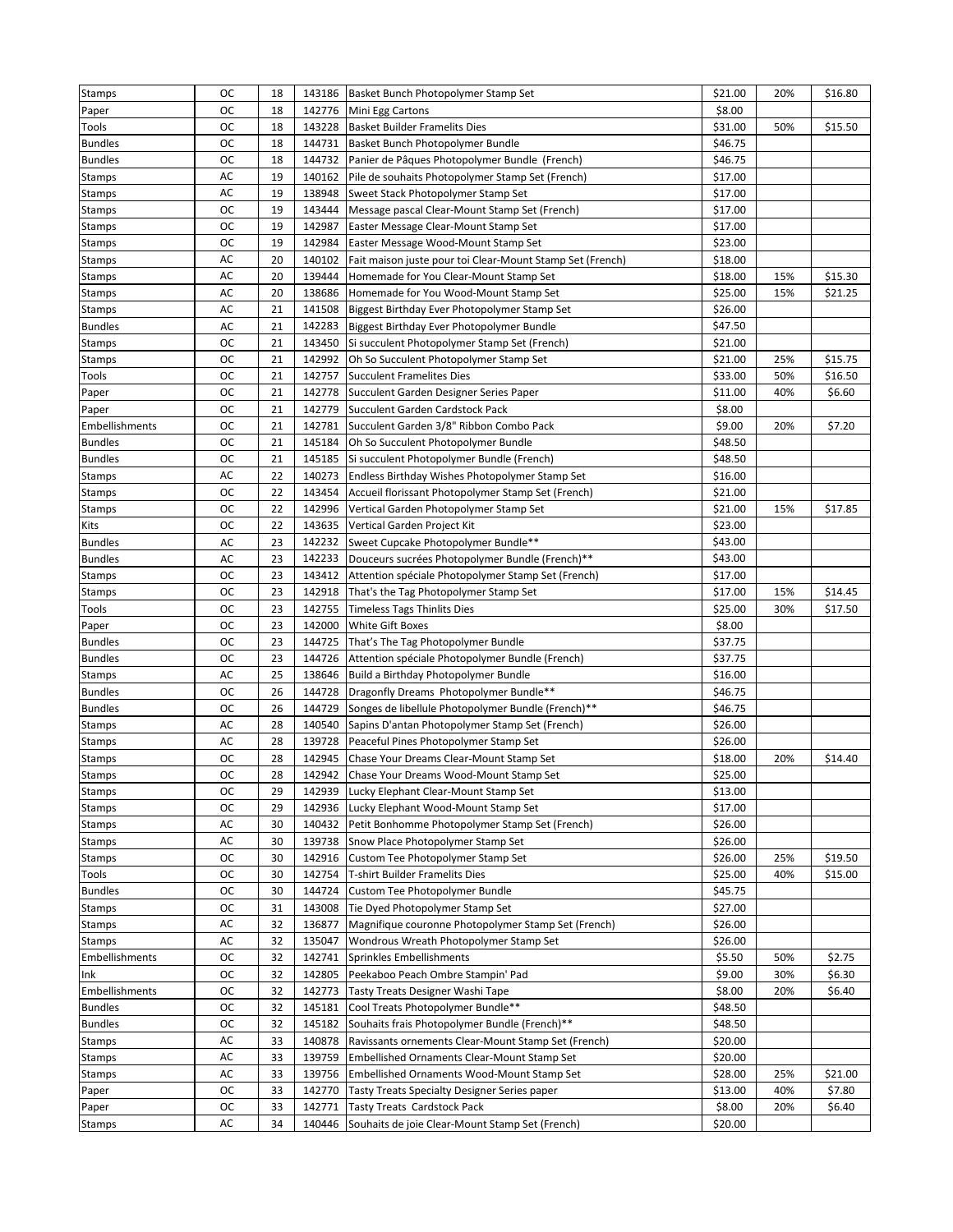| <b>Stamps</b>           | AC        | 34       |                  | 139882 Holly Jolly Greetings Clear-Mount Stamp Set                                     | \$20.00            | 20% | \$16.00 |
|-------------------------|-----------|----------|------------------|----------------------------------------------------------------------------------------|--------------------|-----|---------|
| Stamps                  | AC        | 34       |                  | 139879 Holly Jolly Greetings Wood-Mount Stamp Set                                      | \$28.00            | 25% | \$21.00 |
| Stamps                  | AC        | 34       | 140436           | Saison de fêtes Photopolymer Stamp Set (French)                                        | \$21.00            |     |         |
| Stamps                  | AC        | 34       |                  | 139730 Reason for the Season Photopolymer Stamp Set                                    | \$21.00            |     |         |
| Stamps                  | ОC        | 34       | 142261           | Day at the Beach Clear-Mount Stamp Set                                                 | \$19.00            |     |         |
| Stamps                  | ОC        | 34       |                  | 142258 Day at the Beach Wood-Mount Stamp Set                                           | \$27.00            |     |         |
| Stamps                  | AC        | 35       |                  | 142395 Scène de Nativité Photopolymer Stamp Set (French)                               | \$17.00            |     |         |
| Stamps                  | AC        | 35       | 141565           | Joyful Nativity Photopolymer Stamp Set                                                 | \$17.00            |     |         |
| Stamps                  | ОC        | 35       | 142933           | Perfect Mix Clear-Mount Stamp Set                                                      | \$19.00            | 25% | \$14.25 |
| Stamps                  | ОC        | 35       | 142930           | Perfect Mix Wood-Mount Stamp Set                                                       | \$27.00            |     |         |
| Stamps                  | AC        | 36       |                  | 140422 Merci l'automne Photopolymer Stamp Set (French)                                 | \$15.00            |     |         |
| Stamps                  | AC        | 36       | 139718           | Acorny Thank You Photopolymer Stamp Set                                                | \$15.00            |     |         |
| Stamps                  | ОC        | 36       | 142891           | Builder Birdcage Photopolymer Stamp Set                                                | \$17.00            | 20% | \$13.60 |
| Stamps                  | ОC        | 37       | 143010           | Just Keep Swimming Photopolymer Stamp Set                                              | \$16.00            | 25% | \$12.00 |
| Stamps                  | ОC        | 38       | 142980           | Beetles & Bugs Photopolymer Stamp Set                                                  | \$17.00            |     |         |
| Stamps                  | ОC        | 39       | 142908           | Double Take Photopolymer Stamp Set                                                     | \$35.00            | 15% | \$29.75 |
| Stamps                  | AC        | 40       | 140764           | Helping Me Grow Photopolymer Stamp Set                                                 | \$26.00            |     |         |
| Stamps                  | ОC        | 41       | 143420           | Etiquettes du quotidien Clear-Mount Stamp Set (French)                                 | \$19.00            |     |         |
| Stamps                  | ОC        | 41       |                  | 142951 Everyday Tags Clear-Mount Stamp Set                                             | \$19.00            | 25% | \$14.25 |
| <b>Stamps</b>           | ОC        | 41       |                  | 142948 Everyday Tags Wood-Mount Stamp Set                                              | \$27.00            |     |         |
| Stamps                  | AC        | 42       | 139315           | A World of Thanks Clear-Mount Stamp Set                                                | \$15.00            |     |         |
| Stamps                  | AC        | 42       | 139312           | A World of Thanks Wood-Mount Stamp Set                                                 | \$20.00            |     |         |
| Stamps                  | AC        | 42       | 138796           | Endless Thanks Photopolymer Stamp Set                                                  | \$16.00            |     |         |
| Stamps                  | ОC        | 42       | 143403           | Raison spéciale Clear-Mount Stamp Set (French)                                         | \$20.00            |     |         |
| Stamps                  | ОC        | 42       | 142902           | Special Reason Clear-Mount Stamp Set                                                   | \$20.00            | 25% | \$15.00 |
| Stamps                  | ОC        | 42       | 142899           | Special Reason Wood-Mount Stamp Set                                                    | \$28.00            |     |         |
| Tools                   | oc        | 42       | 142750           | <b>Stylish Stems Framelits Dies</b>                                                    | \$31.00            | 40% | \$18.60 |
| <b>Bundles</b>          | ОC        | 42       | 144719           | Special Reason Wood-Mount Bundle                                                       | \$53.00            |     |         |
| <b>Bundles</b>          | ОC        | 42       | 144720           | Special Reason Clear-Mount Bundle                                                      | \$45.75            |     |         |
| <b>Bundles</b>          | ОC        | 42       | 144721           | Raison spéciale Clear-Mount Bundle (French)                                            | \$45.75            |     |         |
| Stamps                  | AC        | 43       | 139319           | Me = Grateful Clear-Mount Stamp Set                                                    | \$20.00            |     |         |
| Stamps                  | AC        | 43       | 138786           | Me = Grateful Wood-Mount Stamp Set                                                     | \$28.00            |     |         |
| <b>Bundles</b>          | ОC        | 43       | 144742           | WindowShopping Wood-Mount Bundle**                                                     | \$54.75            |     |         |
| <b>Bundles</b>          | <b>OC</b> | 43       | 144743           | Window Shopping Clear-Mount Bundle**                                                   | \$50.25            |     |         |
| <b>Bundles</b>          | ОC        | 43       | 144744           | Lèche-vitrine Clear-Mount Bundle (French)**                                            | \$50.25            |     |         |
| Stamps                  | ОC        | 44       |                  | 142965 Sending Thoughts Clear-Mount Stamp Set                                          | \$20.00            |     |         |
| <b>Stamps</b>           | ОC        | 44       | 142962           | Sending Thoughts Wood-Mount Stamp Set                                                  | \$28.00            |     |         |
| Stamps                  | AC        | 45       | 142297           | Amour et affection Photopolymer Stamp Set (French)                                     | \$16.00            |     |         |
| <b>Stamps</b>           | AC        | 45       | 141545           | Love & Affection Photopolymer Stamp Set                                                | \$16.00            |     |         |
| Kits                    | ОC        | 45       | 142030           | Celebrate Every Day Project Life Card Collection                                       | \$16.00            | 30% | \$11.20 |
| Kits                    | ОC        | 45       |                  | 142696 Celebrate Every Day Project Life Accessory Pack                                 | \$18.00            |     |         |
| Kits                    | ОC        | 45       |                  | 142698 Célébrons Chaque Jour Project Life Acessory Pack (French)                       | \$18.00            |     |         |
| Kits                    | oc        | 45       |                  | 142009 Emerald Envy 6" x 8" Project Life Album                                         | \$10.00            |     |         |
| Kits                    | ос        | 45       | 142010           | Variety Pack 2 6" x 8" Project Life Photo Pocket Pages                                 | \$6.00             | 30% | \$4.20  |
| <b>Stamps</b>           | AC        | 46       | 141062           | Coup de foudre Clear-Mount Stamp Set (French)                                          | \$18.00            |     |         |
| <b>Stamps</b>           | AC        | 46       | 140688           | First Sight Clear-Mount Stamp Set                                                      | \$18.00            |     |         |
| Stamps                  | AC        | 46       | 140685           | First Sight Wood-Mount Stamp Set                                                       | \$25.00            |     |         |
| Stamps                  | AC        | 47       | 139408           | Timeless Love Clear-Mount Stamp Set                                                    | \$17.00            |     |         |
| <b>Stamps</b>           | AC        | 47       | 138772           | Timeless Love Wood-Mount Stamp Set                                                     | \$23.00            |     |         |
| Stamps                  | ОC        | 47       | 143071           | Urban District Clear-Mount Stamp Set                                                   | \$19.00            | 20% | \$15.20 |
| Stamps                  | ос        | 47       | 143068           | Urban District Wood-Mount Stamp Set                                                    | \$27.00            |     |         |
| Paper                   | ос        | 47       | 142783           | Urban Underground Specialty Designer Series Paper                                      | \$13.00            | 30% | \$9.10  |
|                         | ОC        | 47       | 142784           | Urban Underground 8-1/2"x 11" Cardstock Pack                                           | \$8.00             |     |         |
| Paper<br>Embellishments | ос        | 47       | 142786           | Urban Underground Embellishments                                                       | \$6.50             | 30% | \$4.55  |
|                         |           |          |                  |                                                                                        |                    |     |         |
| Embellishments          | ОC<br>ОC  | 47<br>48 | 142787<br>143472 | Urban Underground Designer Washi Tape                                                  | \$5.00<br>\$21.00  |     |         |
| Stamps                  |           |          |                  | Les bons outils Clear-Mount Stamp Set (French)                                         |                    |     |         |
| <b>Stamps</b>           | ОC        | 48<br>48 | 143077<br>143074 | Nailed It Clear-Mount Stamp Set                                                        | \$21.00<br>\$29.00 | 25% | \$15.75 |
| <b>Stamps</b>           | ОC        | 48       |                  | Nailed It Wood-Mount Stamp Set                                                         |                    |     |         |
| Tools                   | oc        |          | 143230           | <b>Build It Framelits Dies</b>                                                         | \$27.00            |     |         |
| <b>Bundles</b>          | ос<br>ОC  | 48<br>48 | 144734           | Nailed It Wood-Mount Bundle                                                            | \$50.25            |     |         |
| <b>Bundles</b>          |           |          | 144735           | Nailed It Clear-Mount Bundle                                                           | \$43.00            |     |         |
| <b>Bundles</b>          | ОC        | 48       | 144736           | Les bons outils Clear-Mount Bundle (French)<br>Flourishing Phrases Wood-Mount Bundle** | \$43.00            |     |         |
| <b>Bundles</b>          | AC        | 49       | 142322           |                                                                                        | \$70.00            |     |         |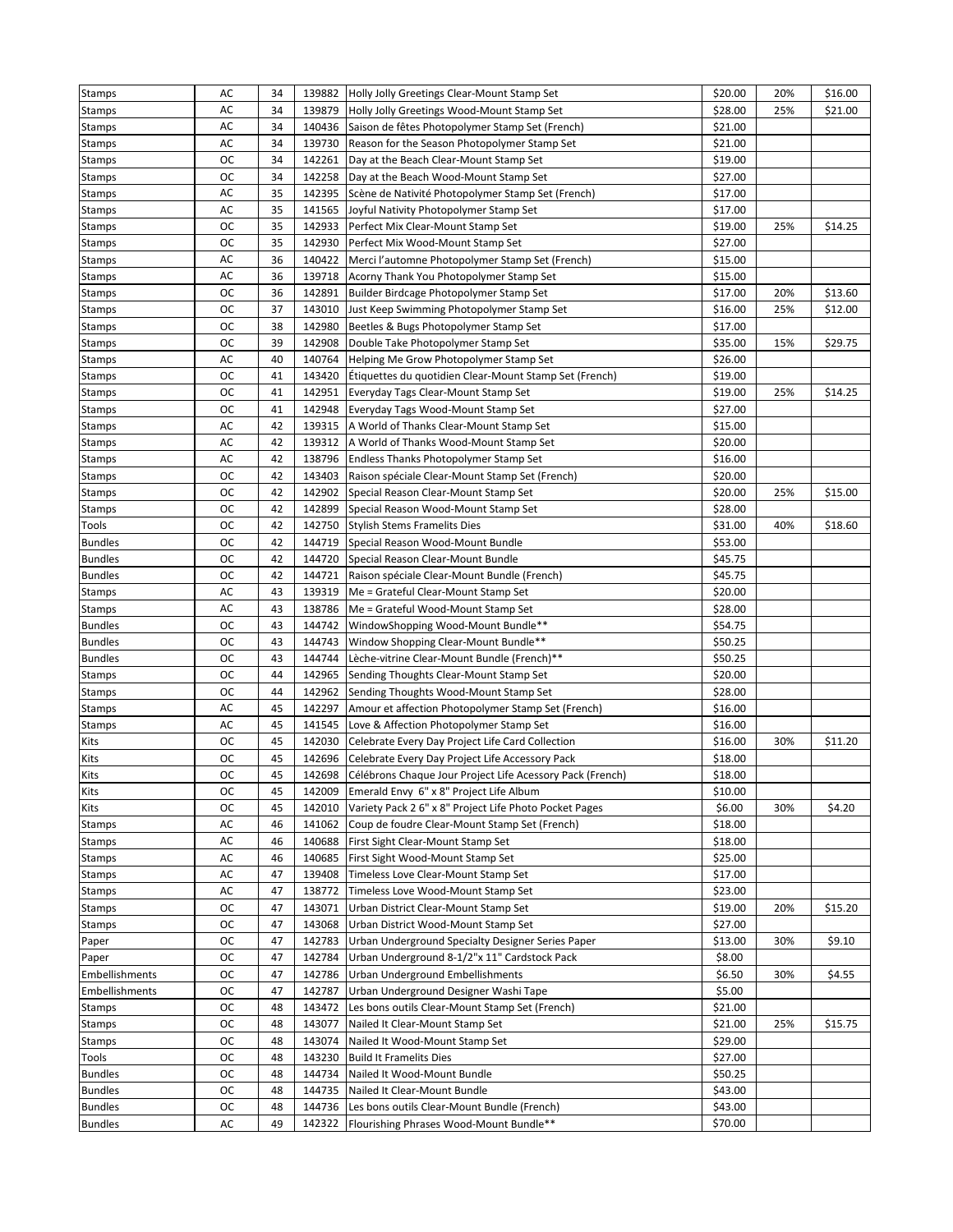| <b>Bundles</b> | AC | 49 |        | 142323 Flourishing Phrases Clear-Mount Bundle**               | \$59.25 |     |         |
|----------------|----|----|--------|---------------------------------------------------------------|---------|-----|---------|
| <b>Bundles</b> | AC | 49 | 142324 | Éclosion de pensées Clear-Mount Bundle (French)**             | \$59.25 |     |         |
| <b>Stamps</b>  | ос | 49 | 143080 | Everyday Hero Photopolymer Stamp Set                          | \$21.00 |     |         |
| <b>Stamps</b>  | AC | 50 | 141856 | Strength & Prayers Clear-Mount Stamp Set                      | \$13.00 |     |         |
| Stamps         | AC | 50 |        | 141853 Strength & Prayers Wood-Mount Stamp Set                | \$17.00 |     |         |
| <b>Stamps</b>  | ос | 51 |        | 143109 Falling for You Clear-Mount Stamp Set                  | \$21.00 |     |         |
| <b>Stamps</b>  | ос | 51 | 143106 | Falling for You Wood-Mount Stamp Set                          | \$29.00 |     |         |
| Tools          | ос | 51 | 142761 | Falling Petals Textured Impressions Embossing Folder          | \$8.50  | 50% | \$4.25  |
| Paper          | oc | 51 | 142788 | Falling in Love Designer Series Paper                         | \$11.00 | 40% | \$6.60  |
| Paper          | ОC | 51 | 142789 | Falling in Love 12" x 12" Cardstock Pack                      | \$11.00 |     |         |
| Embellishments | ОC | 51 | 142791 | Falling in Love Embellishments                                | \$7.00  | 40% | \$4.20  |
| Paper          | ОC | 51 | 142793 | Tea Lace Paper Doilies                                        | \$4.50  | 30% | \$3.15  |
| Embellishments | ос | 51 |        | 142794 Very Vanilla 1/4" Satin Ribbon                         | \$6.00  | 40% | \$3.60  |
| Stamps         | ос | 52 | 143485 | Amour fou Clear-Mount Stamp Set (French)                      | \$20.00 |     |         |
| <b>Stamps</b>  | ос | 52 |        | 143216 So in Love Clear-Mount Stamp Set                       | \$20.00 | 25% | \$15.00 |
| <b>Stamps</b>  | oc | 52 | 143112 | So in Love Wood-Mount Stamp Set                               | \$28.00 | 25% | \$21.00 |
| Tools          | oc | 52 | 142751 | So Detailed Thinlits Dies                                     | \$33.00 | 30% | \$23.10 |
| <b>Bundles</b> | ОC | 52 | 144738 | So in Love Wood-Mount Bundle                                  | \$54.75 |     |         |
| <b>Bundles</b> | ос | 52 |        | 144739 So in Love Clear-Mount Bundle                          | \$47.50 |     |         |
| <b>Bundles</b> | ос | 52 |        | 144740 Amour fou Clear-Mount Bundle (French)                  | \$47.50 |     |         |
| <b>Bundles</b> | AC | 53 | 142315 | Best Birds Photopolymer Bundle**                              | \$43.00 |     |         |
| <b>Bundles</b> | AC | 53 | 142317 | Envolée de vœux Photopolymer Bundle (French)                  | \$43.00 |     |         |
| <b>Stamps</b>  | ос | 53 | 143183 | Love Sparkles Clear-Mount Stamp Set                           | \$21.00 |     |         |
| <b>Stamps</b>  | ос | 53 | 143114 | Love Sparkles Wood-Mount Stamp Set                            | \$29.00 |     |         |
| <b>Stamps</b>  | AC | 54 | 140196 | Une cuillérée de réconfort Wood-Mount Stamp Set (French)      | \$13.00 |     |         |
| <b>Stamps</b>  | AC | 54 | 138768 | Get Well Soup Wood-Mount Stamp Set                            | \$13.00 |     |         |
| <b>Stamps</b>  | AC | 54 | 140130 | Les couleurs de l'arc-en-ciel Photopolymer Stamp Set (French) | \$21.00 |     |         |
| Stamps         | AC | 54 | 138770 | Over the Rainbow Photopolymer Stamp Set                       | \$21.00 |     |         |
| Stamps         | ос | 54 |        | 143430 Mots coordonnés Clear-Mount Stamp Set (French)         | \$20.00 |     |         |
| Stamps         | ос | 54 | 142971 | Suite Sentiments Clear-Mount Stamp Set                        | \$20.00 |     |         |
| <b>Stamps</b>  | ос | 54 | 142968 | Suite Sentiments Wood-Mount Stamp Set                         | \$28.00 |     |         |
| <b>Bundles</b> | AC | 55 |        | 142319 Weather Together Photopolymer Bundle**                 | \$41.25 |     |         |
| <b>Bundles</b> | AC | 55 | 142320 | Contre vents et marées Photopolymer Bundle (French)**         | \$41.25 |     |         |
| Tools          | oc | 55 | 141838 | <b>Cheerful Tags Framelits Dies</b>                           | \$31.00 | 50% | \$15.50 |
| <b>Bundles</b> | AC | 57 | 142326 | Foxy Friends Photopolymer Bundle**                            | \$40.50 |     |         |
| <b>Stamps</b>  | AC | 58 | 140052 | La grâce de Dieu Clear-Mount Stamp Set (French)               | \$17.00 |     |         |
| <b>Stamps</b>  | AC | 58 |        | 139915   All God's Grace Clear-Mount Stamp Set                | \$17.00 |     |         |
| <b>Stamps</b>  | AC | 58 | 138666 | All God's Grace Wood-Mount Stamp Set                          | \$23.00 |     |         |
| <b>Stamps</b>  | AC | 58 | 134030 | Something for Baby Clear-Mount Stamp Set                      | \$22.00 |     |         |
| <b>Stamps</b>  | AC | 58 | 134027 | Something for Baby Wood-Mount Stamp Set                       | \$30.00 |     |         |
| <b>Stamps</b>  | AC | 59 |        | 140120 Fait avec amour Photopolymer Stamp Set (French)        | \$25.00 |     |         |
| <b>Stamps</b>  | AC | 59 |        | 138662 Made with Love Photopolymer Stamp Set                  | \$25.00 |     |         |
| <b>Stamps</b>  | AC | 60 |        | 140645 Balloon Builders Photopolymer Stamp Set                | \$16.00 |     |         |
| <b>Stamps</b>  | AC | 62 | 140058 | À la ferme Clear-Mount Stamp Set (French)                     | \$19.00 |     |         |
| <b>Stamps</b>  | AC | 62 | 139328 | Barnyard Babies Clear-Mount Stamp Set                         | \$19.00 |     |         |
| Stamps         | AC | 62 | 138664 | Barnyard Babies Wood-Mount Stamp Set                          | \$27.00 |     |         |
| <b>Stamps</b>  | AC | 64 | 142525 | Always an Adventure Clear-Mount Stamp Set                     | \$17.00 |     |         |
| <b>Stamps</b>  | AC | 64 | 141547 | Always an Adventure Wood-MountStamp Set                       | \$23.00 |     |         |
| <b>Bundles</b> | AC | 64 | 142327 | Always an Adventure Wood-Mount Bundle                         | \$45.00 |     |         |
| <b>Bundles</b> | AC | 64 | 142726 | Always an Adventure Clear-Mount Bundle                        | \$39.50 |     |         |
| <b>Stamps</b>  | AC | 67 | 141718 | Moroccan Nights Clear-Mount Stamp Set                         | \$18.00 |     |         |
| Stamps         | AC | 67 | 141715 | Moroccan Nights Wood-Mount Stamp Set                          | \$25.00 |     |         |
| <b>Bundles</b> | AC | 69 | 142345 | Bunch of Blossoms Photopolymer Bundle**                       | \$35.00 |     |         |
| <b>Bundles</b> | AC | 69 | 142346 | Fleurs en tous genres Photopolymer Bundle (French)**          | \$35.00 |     |         |
| <b>Stamps</b>  | AC | 70 | 138256 | Tellement toi Photopolymer Stamp Set (French)                 | \$25.00 |     |         |
| <b>Stamps</b>  | AC | 70 | 137137 | Crazy about You Photopolymer Stamp Set                        | \$25.00 |     |         |
| <b>Stamps</b>  | AC | 70 | 138859 | Crazy about You Clear-Mount Stamp Set                         | \$39.00 |     |         |
| Stamps         | AC | 70 | 138856 | Crazy about You Wood-Mount Stamp Set                          | \$52.00 |     |         |
| <b>Stamps</b>  | AC | 72 | 140086 | Les grands événements Clear-Mount Stamp Set (French)          | \$20.00 |     |         |
| <b>Stamps</b>  | AC | 72 | 139381 | Happy Happenings Clear-Mount Stamp Set                        | \$20.00 |     |         |
| <b>Stamps</b>  | AC | 72 | 138734 | Happy Happenings Wood-Mount Stamp Set                         | \$28.00 |     |         |
| Stamps         | AC | 72 | 123759 | Papillon Potpourri Clear-Mount Stamp Set (French)             | \$15.00 |     |         |
|                | AC | 72 | 132058 | Papillon Potpourri Wood-Mount Stamp Set (French)              | \$19.00 |     |         |
| <b>Stamps</b>  |    |    |        |                                                               |         |     |         |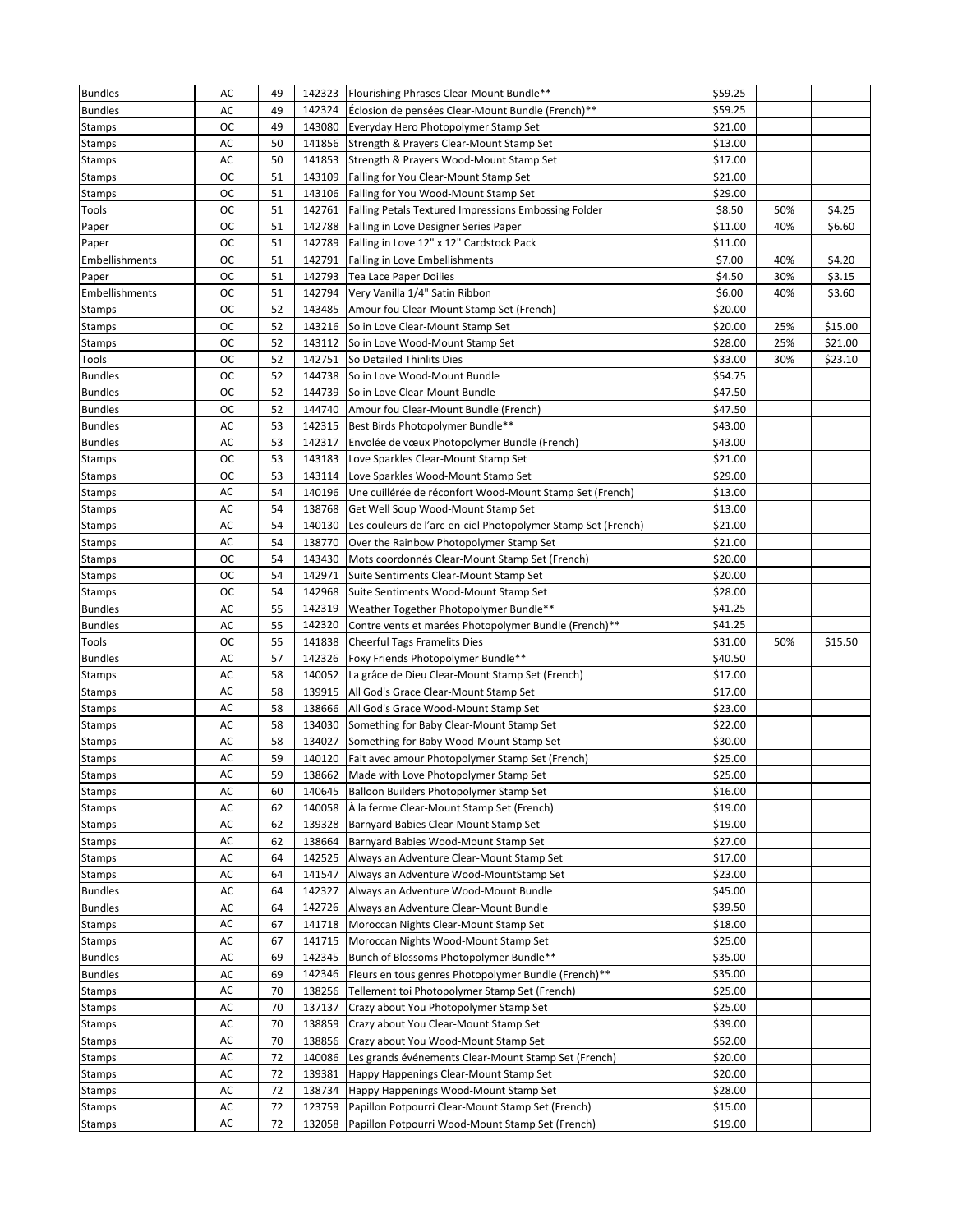| <b>Bundles</b> | AC | 73  |        | 142330 Thoughtful Banners Photopolymer Bundle**           | \$35.00 |     |         |
|----------------|----|-----|--------|-----------------------------------------------------------|---------|-----|---------|
| <b>Bundles</b> | AC | 73  |        | 142331 Banderoles bavardes Photopolymer Bundle (French)** | \$35.00 |     |         |
| <b>Stamps</b>  | AC | 74  | 140074 | Souhaits champêtres Clear-Mount Stamp Set (French)        | \$16.00 |     |         |
| <b>Stamps</b>  | AC | 74  | 139962 | Cottage Greetings Clear-Mount Stamp Set                   | \$19.00 |     |         |
| <b>Stamps</b>  | AC | 74  | 138940 | Cottage Greetings Wood-Mount Stamp Set                    | \$26.00 |     |         |
| <b>Bundles</b> | AC | 75  | 142342 | Jar of Love Photopolymer Bundle**                         | \$52.00 |     |         |
| <b>Bundles</b> | AC | 75  | 142343 | Petit pot d'amour Photopolymer Bundle (French)**          | \$52.00 |     |         |
| <b>Bundles</b> | AC | 77  | 142354 | Floral Phrases Wood-Mount Bundle**                        | \$48.50 |     |         |
| <b>Bundles</b> | AC | 77  | 142355 | Floral Phrases Clear-Mount Bundle**                       | \$42.25 |     |         |
| <b>Bundles</b> | AC | 77  | 142356 | Pensées florales Clear-Mount Bundle (French)**            | \$42.25 |     |         |
| <b>Stamps</b>  | AC | 78  | 141085 | Souhaits à volonté Clear-Mount Stamp Set (French)         | \$25.00 |     |         |
| <b>Stamps</b>  | AC | 78  | 140706 | Greatest Greetings Clear-Mount Stamp Set                  | \$25.00 | 15% | \$21.25 |
| <b>Stamps</b>  | AC | 78  | 140703 | Greatest Greetings Wood-Mount Stamp Set                   | \$33.00 |     |         |
| <b>Bundles</b> | AC | 79  | 142335 | Banners for You Photopolymer Bundle**                     | \$48.50 |     |         |
| <b>Bundles</b> | AC | 79  | 142336 | Banderoles pour vous Photopolymer Bundle (French)**       | \$48.50 |     |         |
| Stamps         | AC | 80  | 139309 | You're Sublime Clear-Mount Stamp Set                      | \$19.00 |     |         |
| <b>Stamps</b>  | AC | 80  | 138732 | You're Sublime Wood-Mount Stamp Set                       | \$27.00 |     |         |
| <b>Stamps</b>  | AC | 81  |        | 138228 A.T.P.C. Photopolymer Stamp Set (French)           | \$25.00 |     |         |
| Stamps         | AC | 81  |        | 137159 B.Y.O.P. Photopolymer Stamp Set                    | \$25.00 |     |         |
| <b>Stamps</b>  | AC | 82  | 139356 | Gift from the Garden Clear-Mount Stamp Set                | \$19.00 |     |         |
| <b>Stamps</b>  | AC | 82  | 138718 | Gift from the Garden Wood-Mount Stamp Set                 | \$27.00 |     |         |
| <b>Stamps</b>  | AC | 86  | 133155 | Petite Petals Clear-Mount Stamp Set                       | \$12.00 |     |         |
| <b>Stamps</b>  | AC | 86  | 133152 | Petite Petals Wood-Mount Stamp Set                        | \$16.00 |     |         |
| Stamps         | AC | 86  | 140064 | Coffret de souhaits Photopolymer Stamp Set (French)       | \$17.00 |     |         |
| Stamps         | AC | 86  | 138946 | Tin of Cards Photopolymer Stamp Set                       | \$17.00 |     |         |
| <b>Stamps</b>  | AC | 88  | 141894 | Beautiful Banners Clear-Mount Stamp Set                   | \$19.00 |     |         |
| <b>Stamps</b>  | AC | 88  | 141891 | Beautiful Banners Wood-Mount Stamp Set                    | \$27.00 |     |         |
| <b>Bundles</b> | AC | 89  | 142333 | Badges & Banners Wood-Mount Bundle                        | \$40.50 |     |         |
| <b>Bundles</b> | AC | 89  | 142334 | Badges & Banners Clear-Mount Bundle                       | \$33.25 |     |         |
| <b>Bundles</b> | AC | 89  | 142657 | Badges et banderoles Clear-Mount Bundle (French)          | \$33.25 |     |         |
| <b>Stamps</b>  | AC | 90  | 141888 | Superstar Clear-Mount Stamp Set                           | \$17.00 |     |         |
| <b>Stamps</b>  | AC | 90  | 141885 | Superstar Wood-Mount Stamp Set                            | \$23.00 |     |         |
| Stamps         | AC | 91  | 142431 | Etoile filante Clear-Mount Stamp Set (French)             | \$18.00 |     |         |
| Stamps         | AC | 91  |        | 141619 Shooting Star Clear-Mount Stamp Set                | \$18.00 |     |         |
| <b>Stamps</b>  | AC | 91  |        | 141616 Shooting Star Wood-Mount Stamp Set                 | \$25.00 |     |         |
| <b>Bundles</b> | AC | 91  | 142349 | Shooting Star Wood-Mount Bundle                           | \$46.75 |     |         |
| <b>Bundles</b> | AC | 91  | 142350 | Shooting Star Clear-Mount Bundle                          | \$40.50 |     |         |
| <b>Bundles</b> | AC | 91  | 142351 | Étoile filante Clear-Mount Bundle (French)                | \$40.50 |     |         |
| <b>Stamps</b>  | AC | 94  | 140068 | Cercle printanier Photopolymer Stamp Set (French)         | \$16.00 |     |         |
| <b>Stamps</b>  | AC | 94  | 138964 | Circle of Spring Photopolymer Stamp Set                   | \$16.00 |     |         |
| <b>Stamps</b>  | AC | 94  |        | 141079 Tant de mercis Photopolymer Stamp Set (French)     | \$21.00 |     |         |
| <b>Stamps</b>  | AC | 94  |        | 140691 Grateful Bunch Photopolymer Stamp Set              | \$21.00 |     |         |
| <b>Bundles</b> | AC | 97  | 142338 | Sunshine Sayings Wood-Mount Bundle**                      | \$52.00 |     |         |
| <b>Bundles</b> | AC | 97  | 142339 | Sunshine Saying Clear-Mount Bundle**                      | \$45.00 |     |         |
| <b>Bundles</b> | AC | 97  | 142340 | Souhaits et vœux Clear-Mount Bundle (French)**            | \$45.00 |     |         |
| <b>Stamps</b>  | AC | 98  | 139361 | From Land to Sea Clear-Mount Stamp Set                    | \$19.00 |     |         |
| <b>Stamps</b>  | AC | 98  | 138720 | From Land to Sea Wood-Mount Stamp Set                     | \$27.00 |     |         |
| <b>Stamps</b>  | AC | 98  | 141930 | Lovely Stitching Photopolymer Stamp Set                   | \$17.00 |     |         |
| <b>Stamps</b>  | AC | 99  | 141115 | Souhaits rayonnants Clear-Mount Stamp Set (French)        | \$18.00 |     |         |
| <b>Stamps</b>  | AC | 99  | 140725 | Sunburst Sayings Clear-Mount Stamp Set                    | \$18.00 | 15% | \$15.30 |
| <b>Stamps</b>  | AC | 99  | 140722 | Sunburst Sayings Wood-Mount Stamp Set                     | \$25.00 |     |         |
| <b>Stamps</b>  | AC | 103 | 142421 | Souhaits en scène Clear-Mount Stamp Set (French)          | \$19.00 |     |         |
| <b>Stamps</b>  | AC | 103 | 141602 | Scenic Sayings Clear-Mount Stamp Set                      | \$19.00 |     |         |
| <b>Stamps</b>  | AC | 103 | 141599 | Scenic Sayings Wood-Mount Stamp Set                       | \$27.00 |     |         |
| <b>Stamps</b>  | AC | 104 | 141109 | Encore des souhaits Clear-Mount Stamp Set (French)        | \$21.00 |     |         |
| <b>Stamps</b>  | AC | 104 | 140712 | Suite Sayings Clear-Mount Stamp Set                       | \$21.00 |     |         |
| <b>Stamps</b>  | AC | 104 | 140709 | Suite Sayings Wood-Mount Stamp Set                        | \$29.00 |     |         |
| <b>Stamps</b>  | AC | 105 | 140080 | En toute amitié Clear-Mount Stamp Set (French)            | \$19.00 |     |         |
| <b>Stamps</b>  | AC | 105 | 139579 | Friendly Wishes Clear-Mount Stamp Set                     | \$19.00 |     |         |
| <b>Stamps</b>  | AC | 105 | 138698 | Friendly Wishes Wood-Mount Stamp Set                      | \$27.00 |     |         |
| <b>Stamps</b>  | AC | 107 | 140332 | Câlinourson Clear-Mount Stamp Set (French)                | \$22.00 |     |         |
| Stamps         | AC | 107 | 139546 | Bear Hugs Clear-Mount Stamp Set                           | \$22.00 |     |         |
| <b>Stamps</b>  | AC | 107 | 139543 | Bear Hugs Wood-Mount Stamp Set                            | \$30.00 | 15% | \$25.50 |
|                |    |     |        |                                                           |         |     |         |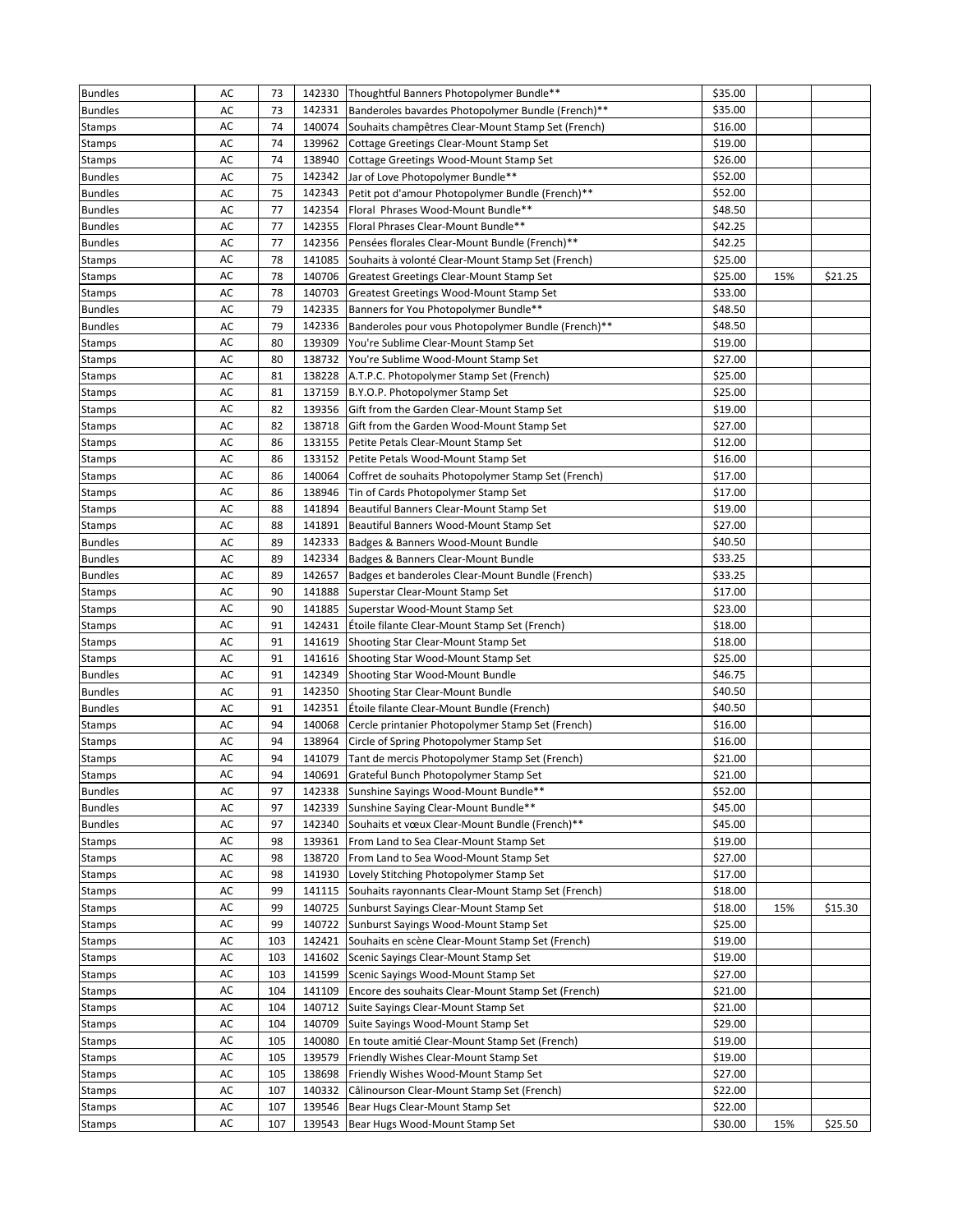| <b>Stamps</b>  | AC | 110 |        | 141882 Every Occasion Clear-Mount Stamp Set                 | \$21.00  |     |         |
|----------------|----|-----|--------|-------------------------------------------------------------|----------|-----|---------|
| Stamps         | AC | 110 | 141879 | Every Occasion Wood-Mount Stamp Set                         | \$29.00  |     |         |
| <b>Stamps</b>  | AC | 116 | 134513 | Traveler Clear-Mount Stamp Set                              | \$20.00  |     |         |
| <b>Stamps</b>  | AC | 116 | 134510 | Traveler Wood-Mount Stamp Set                               | \$28.00  |     |         |
| Stamps         | AC | 117 | 141741 | Places You'll Go Photopolymer Stamp Set                     | \$16.00  |     |         |
| Stamps         | AC | 123 |        | 130517 Gorgeous Grunge Clear-Mount Stamp Set                | \$18.00  |     |         |
| <b>Stamps</b>  | AC | 123 | 130514 | Gorgeous Grunge Wood-Mount Stamp Set                        | \$25.00  |     |         |
| <b>Stamps</b>  | AC | 123 | 142499 | Bordures et boutures Photopolymer Stamp Set (French)        | \$21.00  |     |         |
| <b>Stamps</b>  | AC | 123 | 141932 | Mixed Borders Photopolymer Stamp Set                        | \$21.00  |     |         |
| Stamps         | AC | 124 | 141746 | Pineapple Clear-Mount Stamp Set                             | \$14.00  |     |         |
| Stamps         | AC | 124 | 141743 | Pineapple Wood-Mount Stamp Set                              | \$18.00  |     |         |
| <b>Stamps</b>  | AC | 124 | 139864 | Writing Notes Clear-Mount Stamp Set                         | \$15.00  |     |         |
| Stamps         | AC | 124 | 138954 | Writing Notes Wood-Mount Stamp Set                          | \$20.00  |     |         |
| <b>Bundles</b> | AC | 127 | 142328 | Falling Flowers Wood-Mount Bundle **                        | \$53.00  |     |         |
| <b>Bundles</b> | AC | 127 | 142329 | Falling Flowers Clear-Mount Bundle**                        | \$45.75  |     |         |
| <b>Stamps</b>  | AC | 129 | 140754 | In the Meadow Clear-Mount Stamp Set                         | \$20.00  |     |         |
| <b>Stamps</b>  | AC | 129 | 140751 | In the Meadow Wood-Mount Stamp Set                          | \$28.00  |     |         |
| <b>Stamps</b>  | AC | 130 | 139365 | The Wilderness Awaits Clear-Mount Stamp Set                 | \$18.00  |     |         |
| Stamps         | AC | 130 | 138962 | The Wilderness Awaits Wood-Mount Stamp Set                  | \$25.00  |     |         |
| <b>Stamps</b>  | AC | 133 | 126697 | Wetlands Clear-Mount Stamp Set                              | \$17.00  |     |         |
| Stamps         | AC | 133 | 126695 | Wetlands Wood-Mount Stamp Set                               | \$22.00  |     |         |
| <b>Stamps</b>  | AC | 134 | 137167 | Perpetual Birthday Calendar Photopolymer Stamp Set          | \$24.00  |     |         |
| <b>Bundles</b> | AC | 137 | 142348 | Letters for You Photopolymer Bundle**                       | \$133.00 |     |         |
| <b>Stamps</b>  | AC | 140 | 140520 | Picture Perfect Photopolymer Stamp Set                      | \$27.00  |     |         |
| <b>Stamps</b>  | AC | 142 | 140757 | Botanical Blooms Photopolymer Stamp Set                     | \$17.00  | 25% | \$12.75 |
| <b>Stamps</b>  | AC | 143 | 141938 | Penned & Painted Photopolymer Stamp Set                     | \$25.00  |     |         |
| <b>Stamps</b>  | AC | 147 | 135350 | Kinda Eclectic Clear-Mount Stamp Set                        | \$20.00  |     |         |
| Stamps         | AC | 147 | 135347 | Kinda Eclectic Wood-Mount Stamp Set                         | \$28.00  |     |         |
| Stamps         | AC | 147 | 141905 | Live, Love, Grow Photopolymer Stamp Set                     | \$17.00  |     |         |
| Stamps         | AC | 149 | 141770 | Fresh Fruit Photopolymer Stamp Set                          | \$27.00  |     |         |
| <b>Stamps</b>  | AC | 150 | 134207 | Flower Patch Photopolymer Stamp Set                         | \$26.00  |     |         |
| Stamps         | AC | 151 | 141943 | Summer Sorbet Clear-Mount Stamp Set                         | \$17.00  |     |         |
| Stamps         | AC | 151 | 141940 | Summer Sorbet Wood-Mount Stamp Set                          | \$23.00  |     |         |
| <b>Bundles</b> | AC | 152 | 142353 | Swirly Bird Photopolymer Bundle**                           | \$46.75  |     |         |
| <b>Stamps</b>  | AC | 154 | 140506 | Playful Pals Photopolymer Stamp Set                         | \$35.00  |     |         |
| <b>Stamps</b>  | AC | 155 | 138692 | Layered Letters Alphabet Photopolymer Stamp Set             | \$27.00  |     |         |
| Stamps         | AC | 157 | 140463 | Better Than Email Photopolymer Stamp Set                    | \$16.00  |     |         |
| <b>Stamps</b>  | AC | 159 | 142543 | Parfaitement emballé Photopolymer Stamp Set (French)        | \$17.00  |     |         |
| <b>Stamps</b>  | AC | 159 | 141960 | Perfectly Wrapped Photopolymer Stamp Set                    | \$17.00  |     |         |
| Kits           | AC | 159 | 142439 | Perfectly Wrapped Project Kit                               | \$25.00  |     |         |
| Kits           | AC | 160 | 141651 | Tin of Cards Project Kit                                    | \$27.00  | 30% | \$18.90 |
| <b>Stamps</b>  | AC | 161 | 142537 | Coffret de souhaits Design Photopolymer Stamp Set (French)  | \$26.00  |     |         |
| <b>Stamps</b>  | AC | 161 |        | 141739 Designer Tin of Cards Photopolymer Stamp Set         | \$26.00  |     |         |
| Kits           | AC | 163 | 141668 | Hello Lovely Project Life Card Collection                   | \$16.00  |     |         |
| Kits           | AC | 163 | 142687 | Hello Lovely Project Life Accessory Pack                    | \$18.00  |     |         |
| Kits           | AC | 163 | 142689 | Ma Chérie Project Life Accessory Pack (French)              | \$18.00  |     |         |
| Kits           | AC | 164 | 141666 | Good Vibes Project Life Card Collection                     | \$16.00  | 20% | \$12.80 |
| Kits           | AC | 164 | 142684 | Good Vibes Project Life Accessory Pack                      | \$18.00  |     |         |
| Kits           | AC | 164 | 142686 | Ondes Positives Project Life Accessory Pack (French)        | \$18.00  |     |         |
| Kits           | AC | 164 | 141670 | All Year Long Project Life Card Collection                  | \$16.00  | 20% | \$12.80 |
| Kits           | AC | 164 | 142690 | All Year Long Project Life Accessory Pack                   | \$18.00  |     |         |
| Kits           | AC | 164 | 142692 | Toute l'année Accessory Project Life Pack (French)          | \$18.00  |     |         |
| Kits           | AC | 165 | 138454 | Moments Like These Project Life Card Collection             | \$16.00  | 30% | \$11.20 |
| Kits           | AC | 165 | 138455 | Moments Like These Project Life Accessory Pack              | \$10.00  | 20% | \$8.00  |
| Kits           | AC | 165 | 138457 | Hello Baby Boy Project Life Card Collection                 | \$16.00  |     |         |
| Kits           | AC | 165 | 138458 | Hello Baby Project Life Accessory Pack                      | \$10.00  | 30% | \$7.00  |
| Kits           | AC | 165 | 138504 | Hello Baby Girl Project Life Card Collection                | \$16.00  |     |         |
| <b>Stamps</b>  | AC | 166 | 142393 | Project Life Une date Photopolymer Stamp Set (French)       | \$26.00  |     |         |
| <b>Stamps</b>  | AC | 166 | 141563 | Project Life Date It Photopolymer Stamp Set                 | \$26.00  |     |         |
| Storage        | AC | 167 | 135292 | Black Faux Leather 12" x 12 Project Life Album <sup>+</sup> | \$30.00  |     |         |
| Storage        | AC | 167 | 138468 | Striped 12" x 12 Project Life Printed Album                 | \$24.00  | 20% | \$19.20 |
| Storage        | AC | 167 | 135293 | Espresso 6" x 8" Project Life Album                         | \$10.00  |     |         |
| Storage        | AC | 167 | 139655 | Kraft 6" x 8" Project Life Album+                           | \$10.00  |     |         |
|                |    |     |        |                                                             |          |     |         |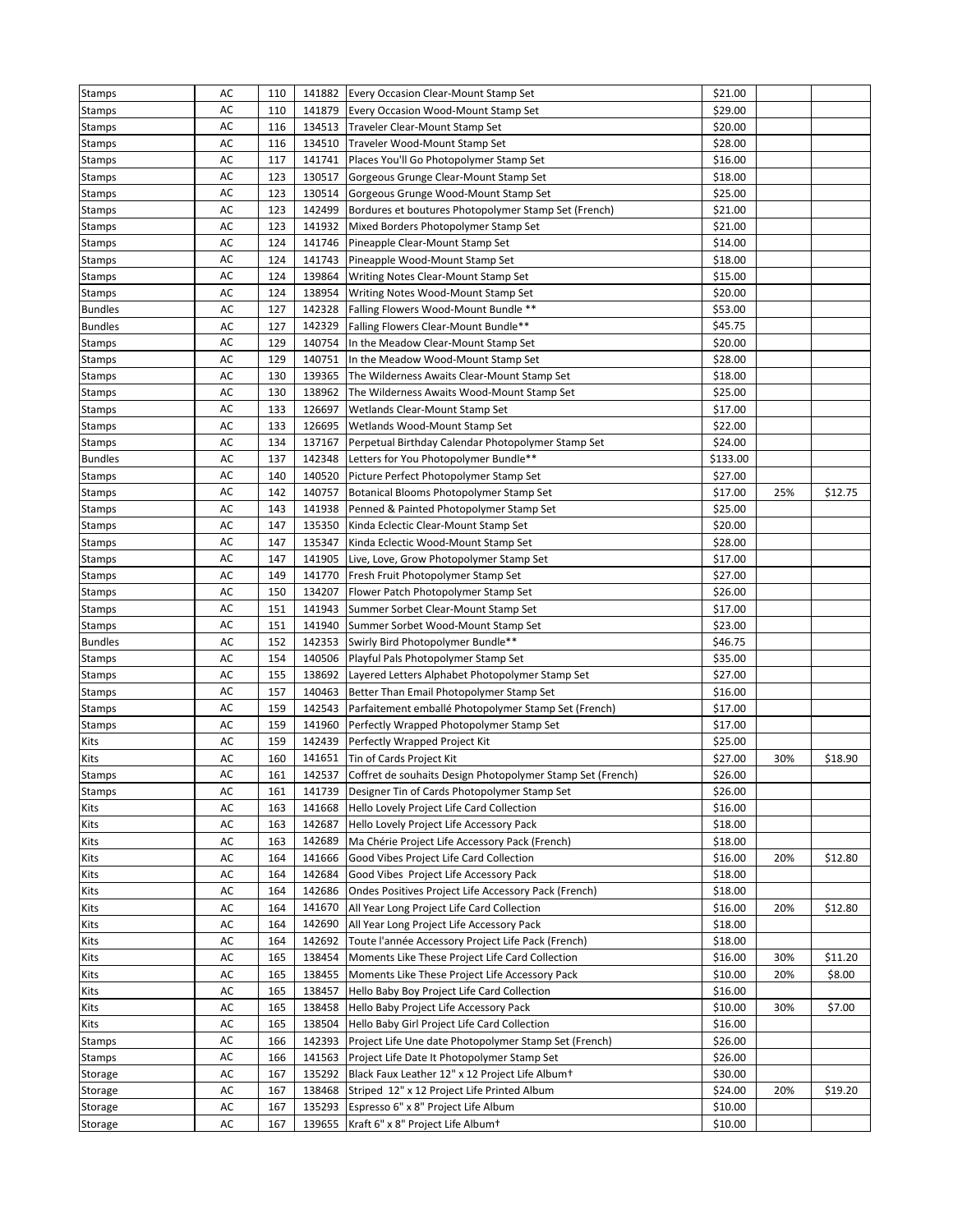| Tools          | AC                  | 167        |        | 138284 Project Life Paper Clips Thinlits Dies                                | \$25.00            |     |         |
|----------------|---------------------|------------|--------|------------------------------------------------------------------------------|--------------------|-----|---------|
| Ink            | AC                  | 167        |        | 135304 Black Project Life Journaling Penst                                   | \$5.00             |     |         |
| Storage        | AC                  | 167        | 135874 | 6" x 8" Project Life Envelope Pages                                          | \$5.00             | 30% | \$3.50  |
| Tools          | AC                  | 167        | 135707 | Project Life Cards & Labels Framelits Dies                                   | \$25.00            | 30% | \$17.50 |
| Tools          | AC                  | 167        |        | 135346 Project Life Corner Punch                                             | \$8.00             |     |         |
| Storage        | AC                  | 167        |        | 135296 12" x 12" Page Protectors+                                            | \$7.00             |     |         |
| Storage        | AC                  | 167        |        | 135295   Design 1 12" x 12" Project Life Photo Pocket Pages                  | \$7.00             |     |         |
| Storage        | AC                  | 167        |        | 135294 Variety Pack 1 12" x 12" Project Life Photo Pocket Pages              | \$7.00             | 30% | \$4.90  |
| Storage        | AC                  | 167        |        | 135297 Variety Pack 6" x 8" Project Life Photo Pocket Pages+                 | \$6.00             | 30% | \$4.20  |
| Storage        | AC                  | 167        | 138471 | Variety Pack 2 Project Life Photo Pocket Pages                               | \$7.00             |     |         |
| Paper          | AC                  | 169        | 138340 | 2015-2017 In Color 12" x 12" Cardstock                                       | \$11.00            |     |         |
| Paper          | AC                  | 169        | 138335 | Cucumber Crush 8-1/2" x 11" Cardstock                                        | \$8.00             |     |         |
| Paper          | AC                  | 169        |        | 138338 Delightful Dijon 8-1/2" x 11" Cardstock                               | \$8.00             |     |         |
| Paper          | AC                  | 169        | 138337 | Mint Macaron 8-1/2" x 11" Cardstock                                          | \$8.00             | 20% | \$6.40  |
| Paper          | AC                  | 169        |        | 138336 Tip Top Taupe 8-1/2" x 11" Cardstock                                  | \$8.00             |     |         |
| Paper          | AC                  | 169        | 138334 | Watermelon Wonder 8-1/2" x 11" Cardstock                                     | \$8.00             |     |         |
| Ink            | AC                  | 169        | 142234 | 2015-2017 In Color Classic Stampin' Pads                                     | \$27.50            |     |         |
| Paper          | AC                  | 169        | 138339 | 2015-2017 In Color 8-1/2" x 11" Cardstock                                    | \$8.00             |     |         |
| Ink            | AC                  | 169        | 138323 | Watermelon Wonder Classic Stampin' Pad                                       | \$6.50             |     |         |
| Ink            | AC                  | 169        |        | 138324 Cucumber Crush Classic Stampin' Pad                                   | \$6.50             |     |         |
| Ink            | AC                  | 169        | 138325 | Tip Top Taupe Classic Stampin' Pad                                           | \$6.50             |     |         |
| Ink            | AC                  | 169        |        | 138326 Mint Macaron Classic Stampin' Pad                                     | \$6.50             |     |         |
| Ink            | AC                  | 169        | 138327 | Delightful Dijion Classic Stampin' Pad                                       | \$6.50             |     |         |
| Ink            | AC                  | 169        | 138328 | Watermelon Wonder Classic Stampin' Ink Refill                                | \$3.25             |     |         |
| Ink            | AC                  | 169        | 138329 | Cucumber Crush Classic Stampin' Ink Refill                                   | \$3.25             |     |         |
| Ink            | AC                  | 169        | 138330 | Tip Top Taupe Classic Stampin' Ink Refill                                    | \$3.25             |     |         |
| Ink            | AC                  | 169        | 138331 | Mint Macaron Classic Stampin' Ink Refill                                     | \$3.25             |     |         |
| Ink            | AC                  | 169        |        | 138332 Delightful Dijon Classic Stampin' Ink Refill                          | \$3.25             |     |         |
| Ink            | AC                  | 169        |        | 138333 2015-2017 In Color Stampin' Write Markers                             | \$15.00            | 20% | \$12.00 |
| Paper          | AC                  | 170        | 131187 | Neutrals 12" x 12" Cardstock^                                                | \$11.00            |     |         |
| Paper          | AC                  | 170        | 131188 | Regals 12" x 12" Cardstock^                                                  | \$11.00            |     |         |
| Paper          | AC                  | 171        | 131186 | Brights 12" x 12" Cardstock^                                                 | \$11.00            |     |         |
| Paper          | AC                  | 171        | 131189 | Subtles 12" x 12" Cardstock^                                                 | \$11.00            |     |         |
| Paper          | AC                  | 172        | 141628 | This Christmas Specialty Designer Series Paper                               | \$13.00            | 30% | \$9.10  |
| Paper          | AC                  | 172        | 141632 | Affectionately Yours Specialty Designer Series Paper                         | \$13.00            | 30% | \$9.10  |
| Paper          | AC                  | 172        | 141644 | <b>Irresistibly Floral Specialty Designer Series Paper</b>                   | \$13.00            |     |         |
| Paper          | AC                  | 172        | 141648 | Pop of Pink Specialty Designer Series Paper                                  | \$13.00            | 40% | \$7.80  |
| Paper          | AC                  | 172        | 141663 | Floral Boutique Designer Series Paper                                        | \$11.00            |     |         |
| Paper          | AC                  | 172        | 141633 | Affectionately Yours Cardstock Pack                                          | \$8.00             |     |         |
| Paper          | AC                  | 172        | 141629 | This Christmas Cardstock Pack                                                | \$8.00             |     |         |
| Paper          | AC                  | 173        | 141630 | Festive Birthday Designer Series Paper                                       | \$11.00            |     |         |
| Paper          | AC<br>$\mathsf{AC}$ | 173<br>173 | 141640 | Paper by the Shore Designer Series<br>141645 Moroccan Designer Series Paper  | \$11.00<br>\$11.00 | 30% | \$7.70  |
| Paper<br>Paper | AC                  | 173        |        | 141654 Blooms & Bliss Designer Series Paper                                  | \$11.00            |     |         |
| Paper          | AC                  | 173        |        | 141660 Fruit Stand Designer Series Paper                                     | \$11.00            | 20% | \$8.80  |
| Paper          | AC                  | 173        |        | 141655 Blooms & Bliss Cardstock Pack                                         | \$8.00             |     |         |
| Paper          | AC                  | 173        |        | 141641 By the Shore Cardstock Pack                                           | \$8.00             |     |         |
| Paper          | AC                  | 173        |        | 141631 Festive Birthday Cardstock Pack                                       | \$8.00             |     |         |
| Paper          | AC                  | 173        | 141661 | Fruit Stand Cardstock Pack                                                   | \$8.00             |     |         |
| Paper          | AC                  | 173        |        | 141646 Moroccan Cardstock Pack                                               | \$8.00             |     |         |
| Paper          | AC                  | 174        |        | 141408 2016-2018 In Color Designer Series Paper Stack                        | \$22.00            |     |         |
| Paper          | AC                  | 174        | 141637 | A Little Foxy Designer Series Paper Stack                                    | \$10.00            |     |         |
| Paper          | AC                  | 174        |        | 141642 Serene Scenery Designer Series Paper Stack                            | \$10.00            | 20% | \$8.00  |
| Paper          | AC                  | 174        |        | 141657 Playful Palette Paper Designer Series Paper Stack                     | \$10.00            | 40% | \$6.00  |
| Paper          | AC<br>AC            | 174<br>174 |        | 141638 A Little Foxy Cardstock Pack<br>141658 Playful Palette Cardstock Pack | \$8.00<br>\$8.00   |     |         |
| Paper<br>Paper | AC                  | 174        |        | 141643 Serene Scenery Cardstock Pack                                         | \$8.00             |     |         |
| Paper          | AC                  | 174        |        | 138432 2015-2017 In Color Designer Series Paper Stack                        | \$22.00            |     |         |
| Paper          | AC                  | 174        |        | 138434 Brights Designer Series Paper Stack                                   | \$22.00            |     |         |
| Paper          | AC                  | 174        |        | 138435 Neutrals Designer Series Paper Stack                                  | \$22.00            |     |         |
| Paper          | AC                  | 174        |        | 138436 Regals Designer Series Paper Stack                                    | \$22.00            |     |         |
| Paper          | AC                  | 174        |        | 138437 Subtles Designer Series Paper Stack                                   | \$22.00            |     |         |
| Paper          | AC                  | 175        |        | 133674 Kraft Cardstock                                                       | \$7.00             |     |         |
| Paper          | AC                  | 175        |        | 141674 2015-2017 In Color Doilies                                            | \$6.00             | 30% | \$4.20  |
| Paper          | AC                  | 175        |        | 138348 Glassine Sheets                                                       | \$5.00             |     |         |
| Paper          | AC                  | 175        |        | 140550 Blushing Bride Glimmer Paper                                          | \$5.00             | 40% | \$3.00  |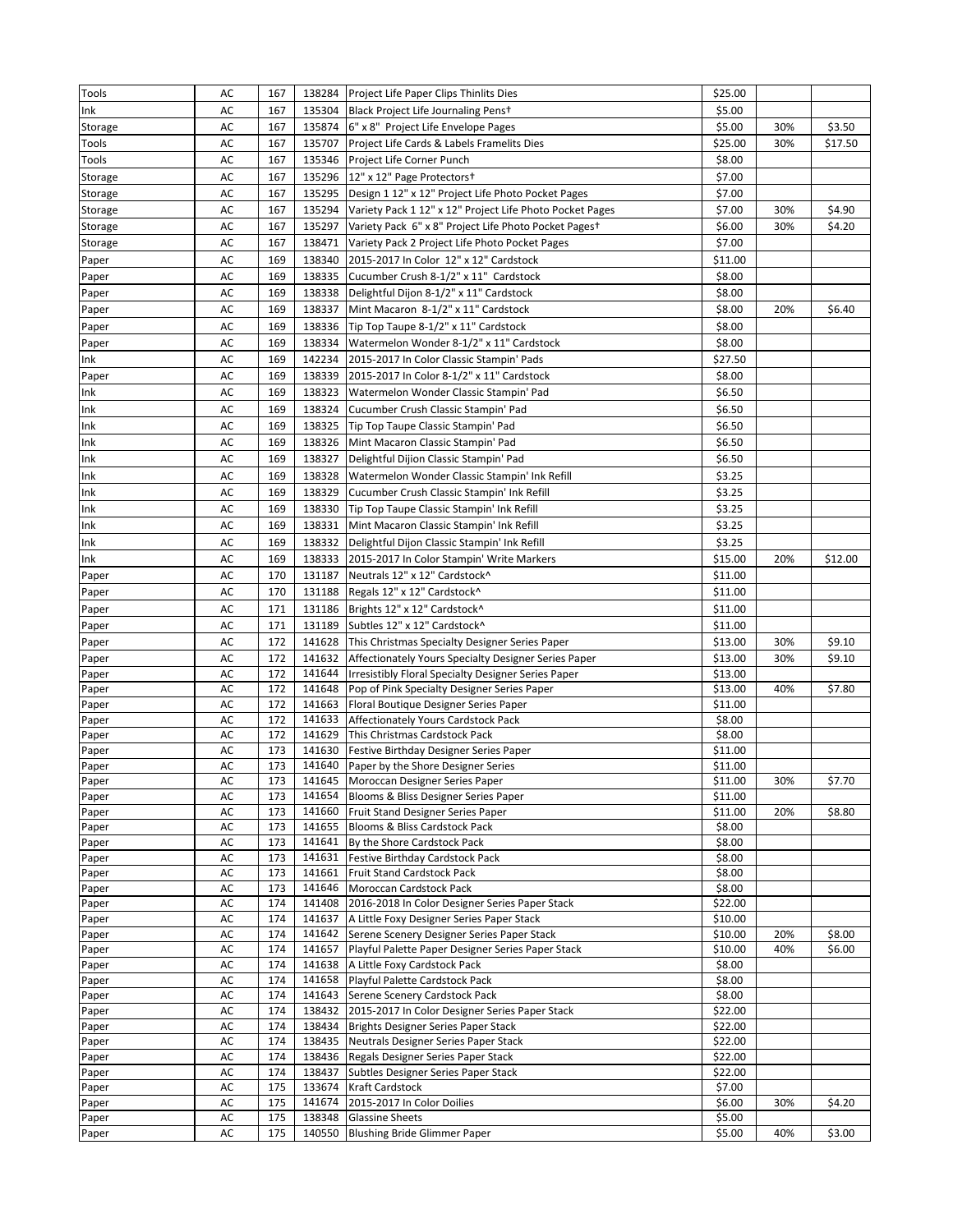| Paper                 | AC            | 176 |        | 141698 2016-2018 In Color Envelope Paper     | \$11.00 | 30% | \$7.70 |
|-----------------------|---------------|-----|--------|----------------------------------------------|---------|-----|--------|
| Paper                 | AC            | 176 | 141697 | 2015-2017 In Color Envelope Paper            | \$11.00 | 30% | \$7.70 |
| Paper                 | AC            | 176 | 141700 | <b>Glassine Gift Bags</b>                    | \$4.00  |     |        |
| Paper                 | AC            | 176 | 107297 | Crumb Cake Medium Envelopes                  | \$6.50  |     |        |
| Paper                 | AC            | 176 | 133766 | Crumb Cake Note Cards & Envelopes            | \$6.00  |     |        |
| Paper                 | AC            | 176 | 135826 | Petite Café Gift Bags                        | \$6.00  |     |        |
| Paper                 | AC            | 176 | 138315 | Kraft Tag a Bag Gift Bags                    | \$3.50  |     |        |
| Embellishments        | AC            | 177 | 141410 | 2016-2018 In Color Enamel Shapes             | \$9.00  | 50% | \$4.50 |
| Embellishments        | AC            | 177 | 119246 | Rhinestone Basic Jewels^                     | \$5.00  | 50% | \$2.50 |
| <b>Embellishments</b> | AC            | 177 | 119247 | Pearl Basic Jewels^                          | \$5.00  | 30% | \$3.50 |
| Embellishments        | AC            | 177 | 138389 | <b>Brights Sequin Assortment</b>             | \$5.00  | 40% | \$3.00 |
| Embellishments        | AC            | 177 | 138390 | <b>Metallics Sequin Assortment</b>           | \$5.00  | 40% | \$3.00 |
| Embellishments        | AC            | 177 | 138393 | <b>Classy Designer Buttons</b>               | \$6.00  | 40% | \$3.60 |
| Embellishments        | AC            | 177 | 140559 | <b>Bow Paper Clips Embellishments</b>        | \$5.50  | 20% | \$4.40 |
| Embellishments        | AC            | 178 |        | 141424 Dapper Denim 3/8" Ruched Ribbon       | \$8.00  | 30% | \$5.60 |
| Embellishments        | AC            | 178 | 141425 | Emerald Envy 3/8" Ruched Ribbon              | \$8.00  | 30% | \$5.60 |
| Embellishments        | AC            | 178 |        | 141426 Flirty Flamingo 3/8" Ruched Ribbon    | \$8.00  | 30% | \$5.60 |
| Embellishments        | AC            | 178 | 141427 | Peekabo Peach 3/8" Ruched Ribbon             | \$8.00  | 30% | \$5.60 |
| Embellishments        | AC            | 178 | 141428 | Sweet Sugarplum 3/8" Ruched Ribbon           | \$8.00  | 30% | 55.60  |
| Embellishments        | AC            | 178 | 141429 | Cucumber Crush 5/8" Mini Striped Ribbon      | \$8.00  | 30% | \$5.60 |
| Embellishments        | AC            | 178 | 141430 | Delightful Dijon 5/8" Mini Striped Ribbon    | \$8.00  | 30% | \$5.60 |
| Embellishments        | AC            | 178 | 141431 | Mint Macaron 5/8" Mini Striped Ribbon        | \$8.00  | 30% | \$5.60 |
| Embellishments        | AC            | 178 | 141432 | Tip Top Taupe 5/8" Mini Striped Ribbon       | \$8.00  | 30% | \$5.60 |
| Embellishments        | AC            | 178 | 141433 | Watermelon Wonder 5/8" Mini Striped Ribbon   | \$8.00  | 30% | \$5.60 |
| Embellishments        | AC            | 178 | 141650 | Melon Mambo 1/8" Stitched Ribbon             | \$6.00  |     |        |
| Embellishments        | AC            | 178 | 141656 | Mint Macaron 3/8" (1 Cm) Sheer Linen Ribbonn | \$7.00  |     |        |
| Embellishments        | AC            | 178 | 141687 | Smoky Slate 1/8" Stitched Ribbon             | \$6.00  |     |        |
| <b>Embellishments</b> | AC            | 178 | 141691 | Pool Party 3/8" Stitched Satin Ribbon        | \$9.00  |     |        |
| <b>Embellishments</b> | AC            | 178 | 141692 | Blushing Bride 3/8" Stitched Satin Ribbon    | \$9.00  |     |        |
| Embellishments        | AC            | 178 | 141693 | Real Red 3/8" Stitched Satin Ribbon          | \$9.00  |     |        |
| Embellishments        | AC            | 178 | 141694 | Very Vanilla 3/8" Stitched Satin Ribbon      | \$9.00  |     |        |
| <b>Embellishments</b> | AC            | 178 | 114319 | Whisper White 5/8" Organza Ribbon            | \$6.00  |     |        |
| Embellishments        | AC            | 178 | 134547 | Gold 5/8" Satin Ribbon                       | \$7.00  | 40% | \$4.20 |
| Embellishments        | AC            | 178 | 134548 | Silver 5/8" Satin Ribbon                     | \$7.00  | 40% | \$4.20 |
| <b>Embellishments</b> | AC            | 178 | 132983 | Gold Sequin Trim                             | \$5.00  |     |        |
| Embellishments        | AC            | 178 | 137910 | Bermuda Bay Sequin Trim                      | \$5.00  |     |        |
| Embellishments        | AC            | 178 | 138400 | <b>Blushing Bride Sequin Trim</b>            | \$5.00  |     |        |
| Embellishments        | AC            | 178 | 140569 | Bermuda Bay 1/8" Stitched Ribbon             | \$6.00  | 40% | \$3.60 |
| Embellishments        | AC            | 178 | 138399 | Silver Sequin Trim                           | \$5.00  |     |        |
| Embellishments        | AC            | 179 | 141486 | Whisper White Mini Pompom Trim               | \$7.00  |     |        |
| Embellishments        | AC            | 179 | 141635 | Affectionately Yours Designer Washi Tape     | \$8.00  | 40% | \$4.80 |
| <b>Embellishments</b> | AC            | 179 | 141647 | Moroccan Designer Washi Tape                 | \$8.00  |     |        |
| Embellishments        | AC            | 179 |        | 141649 Pop of Pink Designer Washi Tape       | \$8.00  |     |        |
| Embellishments        | AC            | 179 | 141659 | Playful Palette Designer Washi Tape          | \$8.00  | 40% | \$4.80 |
| Embellishments        | AC            | 179 | 141662 | Cucumber Crush Thick Baker's Twine           | \$3.50  | 30% | \$2.45 |
| Embellishments        | $\mathsf{AC}$ | 179 |        | 141664 Floral Boutique Designer Washi Tape   | \$5.00  |     |        |
| Embellishments        | AC            | 179 |        | 141683 Blushing Bride Solid Baker's Twine    | \$3.00  |     |        |
| Embellishments        | AC            | 179 |        | 141684 Night of Navy Solid Baker's Twine     | \$3.00  |     |        |
| Embellishments        | AC            | 179 | 141685 | Elegant Eggplant Solid Baker's Twine         | \$3.00  |     |        |
| Embellishments        | AC            | 179 |        | 141686 Emerald Envy Solid Baker's Twine      | \$3.00  | 20% | \$2.40 |
| Embellishments        | AC            | 179 |        | 141688 Whisper White Solid Baker's Twine     | \$3.50  | 30% | \$2.45 |
| Embellishments        | AC            | 179 | 141689 | Melon Mambo Thick Baker's Twine              | \$3.50  | 40% | \$2.10 |
| Embellishments        | AC            | 179 |        | 134575 Bermuda Bay Baker's Twine             | \$3.00  | 40% | \$1.80 |
| Embellishments        | AC            | 179 |        | 123125 Cherry Cobbler Baker's Twine          | \$3.00  | 30% | \$2.10 |
| Embellishments        | AC            | 179 |        | 134586 Crushed Curry Baker's Twine           | \$3.00  | 40% | \$1.80 |
| Embellishments        | AC            | 179 |        | 138413 Bermuda Bay Thick Baker's Twine       | \$3.50  |     |        |
| Embellishments        | AC            | 179 |        | 138412 Calypso Coral Thick Baker's Twine     | \$3.50  |     |        |
| Embellishments        | AC            | 179 |        | 138411 Very Vanilla Thick Baker's Twine      | \$3.50  |     |        |
| Ink                   | AC            | 180 | 141609 | Rich Razzleberry Ombre Stampin' Pad          | \$9.00  | 40% | \$5.40 |
| Ink                   | AC            | 180 |        | 141608 Bermuda Bay Ombre Stampin' Pad        | \$9.00  | 40% | \$5.40 |
| Ink                   | AC            | 180 | 141611 | Calypso Coral Ombre Stampin' Pad             | \$9.00  | 40% | \$5.40 |
| Ink                   | AC            | 180 |        | 101406 Jet Black StäzOn Pad                  | \$9.00  |     |        |
| Ink                   | AC            | 180 |        | 101731 Whisper White Craft Stampin' Pad^     | \$8.00  |     |        |
| Ink                   | AC            | 180 |        | 102566 Jet Black StäzOn Refill               | \$6.00  |     |        |
| Ink                   | AC            | 180 |        | 109196 StäzOn Cleaner                        | \$5.00  |     |        |
| Embellishments        | AC            | 181 |        | 127845 Silver Sparkle Dazzling Details       | \$2.50  | 40% | \$1.50 |
| Embellishments        | AC            | 181 |        | 133755 Gold Glitz Dazzling Details           | \$2.50  | 20% | \$2.00 |
| Tools                 | AC            | 181 |        | 133777 Hearts & Stars Decorative Masks       | \$3.00  |     |        |
| Embellishments        | AC            | 181 |        | 100625 Heat & Stick Powder                   | \$4.50  |     |        |
|                       |               |     |        |                                              |         |     |        |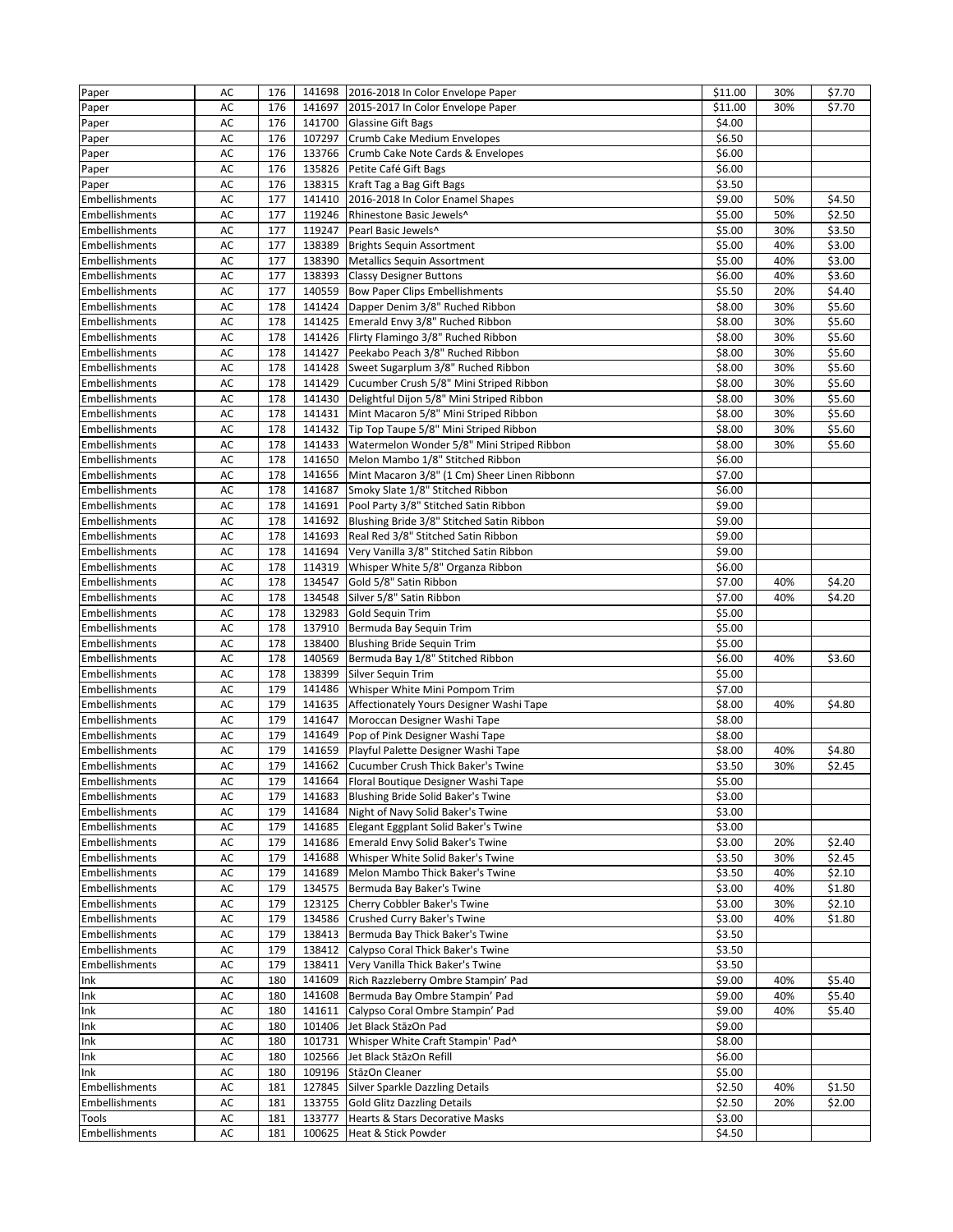| Ink      | AC | 181 | 141898 | Gold Wink of Stella Glitter Brush                      | \$8.00    |     |         |
|----------|----|-----|--------|--------------------------------------------------------|-----------|-----|---------|
| Adhesive | AC | 182 | 103684 | <b>Adhesive Remover</b>                                | \$3.50    |     |         |
| Tools    | AC | 183 |        | 121779 Clear Block Cleaning Cloth                      | \$4.00    |     |         |
| Tools    | AC | 184 | 135863 | Gift Box Punch Board                                   | \$20.00   | 40% | \$12.00 |
| Tools    | AC | 185 | 139083 | <b>Handheld Stapler</b>                                | \$10.00   |     |         |
| Tools    | AC | 185 | 135847 | <b>Silver Mini Staples</b>                             | \$4.00    |     |         |
| Tools    | AC | 186 | 120907 | Decorative Label Punch                                 | \$18.00   |     |         |
| Tools    | AC | 186 | 140612 | <b>Blossom Bunch Punch</b>                             | \$18.00   | 50% | \$9.00  |
| Tools    | AC | 186 | 139681 | Acorn Builder Punch                                    | \$18.00   | 30% | \$12.60 |
| Tools    | AC | 187 | 141472 | Sprinkles Punch                                        | \$18.00   | 40% | \$10.80 |
| Tools    | AC | 187 | 127526 | <b>Elegant Butterfly Punch</b>                         | \$16.00   |     |         |
| Tools    | AC | 187 | 129406 | <b>Bitty Butterfly Punch</b>                           | \$16.00   |     |         |
| Tools    | AC | 187 | 133322 | Petite Petals Punch                                    | \$13.00   | 30% | \$9.10  |
| Tools    | AC | 187 | 133786 | Sweetheart Punch                                       | \$16.00   | 20% | \$12.80 |
| Tools    | AC | 187 | 135861 | Confetti Stars Border Punch                            | \$22.00   |     |         |
| Tools    | AC | 187 | 137415 | Heart Confetti Border Punch                            | \$22.00   | 40% | \$13.20 |
| Tools    | AC | 187 | 137417 | <b>Medallion Flower Punch</b>                          | \$18.00   | 30% | \$12.60 |
| Tools    | AC | 187 | 138293 | Medium Star Punch                                      | \$16.00   |     |         |
| Tools    | AC | 187 | 139680 | Snow Flurry Punch                                      | \$18.00   | 50% | \$9.00  |
| Tools    | AC | 188 |        | 118074 Owl Builder Punch                               | \$18.00   |     |         |
| Tools    | AC | 188 |        | 139682 Festive Flower Punch                            | \$18.00   | 40% | \$10.80 |
| Tools    | AC | 189 | 133325 | <b>Fringe Scissors</b>                                 | \$10.00   | 30% | \$7.00  |
| Tools    | AC | 190 | 140603 | Big Shot Die Brush^                                    | \$11.00   | 30% | \$7.70  |
| Tools    | AC | 191 | 140618 | <b>Pyramid Pals Framelits Dies</b>                     | \$35.00   |     |         |
| Tools    | AC | 191 | 138279 | <b>Baker's Box Framelits Dies</b>                      | \$33.00   |     |         |
| Tools    | AC | 191 | 135853 | Curvey Keepsake Box Framelits Dies                     | \$33.00   |     |         |
| Tools    | AC | 191 | 138273 | <b>Cutie Pie Framelits Dies</b>                        | \$35.00   |     |         |
| Tools    | AC | 191 | 135854 | Gift Card Envelope & Trims Framelits Dies              | \$33.00   |     |         |
| Tools    | AC | 192 | 133735 | Baby's First Framelits Dies                            | \$25.00   |     |         |
| Tools    | AC | 192 | 137362 | <b>Balloon Framelits Dies</b>                          | \$17.00   | 20% | \$13.60 |
| Tools    | AC | 192 |        | 133731 Flower Fair Framelits Dies                      | \$25.00   |     |         |
| Tools    | AC | 192 | 133723 | <b>Stars Framelits Dies</b>                            | \$27.00   | 20% | \$21.60 |
| Tools    | AC | 192 | 135851 | Wonderful Wreath Framelits Dies                        | \$25.00   |     |         |
| Tools    | AC | 192 | 137363 | Hello You Framelits Dies                               | \$25.00   |     |         |
| Tools    | AC | 192 | 139665 | Perfect Pines Framelits Dies                           | \$27.00   | 30% | \$18.90 |
| Tools    | AC | 192 | 141820 | <b>Sliding Star Framelits Dies</b>                     | \$27.00   |     |         |
| Tools    | AC | 192 | 141476 | Wish Big Framelits Dies                                | \$27.00   |     |         |
| Tools    | AC | 192 | 139659 | Christmas Greetings Framelits Dies                     | \$17.00   |     |         |
| Tools    | AC | 192 | 139660 | Christmas Greetings Thinlits Dies (French)             | \$17.00   |     |         |
| Tools    | AC | 192 | 139664 | Snow Friends Framelits Dies                            | \$27.00   | 20% | \$21.60 |
| Tools    | AC | 193 | 132173 | <b>Banners Framelits Dies</b>                          | \$27.00   |     |         |
| Tools    | AC | 193 |        | 140275 Bear Hugs Framelits Dies                        | \$27.00   | 30% | \$18.90 |
| Tools    | AC | 193 |        | 138282 Tags & Labels Framelits Dies                    | \$27.00   |     |         |
| Tools    | AC | 193 | 140617 | <b>Sunburst Thinlits Dies</b>                          | \$29.00   | 40% | \$17.40 |
| Tools    | AC | 193 |        | 141475 Fiesta Time Framelits Dies                      | \$27.00   |     |         |
| Tools    | AC | 193 |        | 141480 Outdoor Adventures Framelits Dies               | \$27.00   |     |         |
| Tools    | AC | 194 | 140625 | <b>Botanical Builder Framelits Dies</b>                | \$33.00   | 50% | \$16.50 |
| Tools    | AC | 194 | 139667 | <b>Delicate Ornament Thinlits Dies</b>                 | \$29.00   | 20% | \$23.20 |
| Tools    | AC | 194 | 140620 | Party Pop-Up Thinlits Dies                             | \$30.00   | 30% | \$21.00 |
| Tools    | AC | 194 | 140638 | Party Pop-up Thinlits Dies (French)                    | \$30.00   |     |         |
| Tools    | AC | 195 | 127821 | Woodgrain Textured Impressions Embossing Folder        | \$7.50    |     |         |
| Tools    | AC | 195 | 137364 | Happy Heart Textured Impressions Embossing Folder      | \$7.50    |     |         |
| Tools    | AC | 195 | 138286 | Boho Chic Textured Impressions Embossing Folder        | \$7.50    | 30% | \$5.25  |
| Tools    | AC | 195 | 140592 | Confetti Textured Impressions Embossing Folder         | \$7.50    | 50% | \$3.75  |
| Tools    | AC | 195 | 138287 | Elegant Dots Textured Impressions Embossing Folder     | \$7.50    |     |         |
| Tools    | AC | 195 | 141471 | Festive Textured Impressions Embossing Folder          | \$8.50    | 20% | \$6.80  |
| Tools    | AC | 195 | 141713 | Floral Affection Textured Impressions Embossing Folder | \$9.00    | 30% | \$6.30  |
| Tools    | AC | 195 | 133739 | Large Polka Dot Textured Impressions Embossing Folder  | \$7.50    |     |         |
| Tools    | AC | 195 | 133737 | Lovely Lace Textured Impressions Embossing Folder      | \$7.50    |     |         |
| Tools    | AC | 195 | 135817 | Lucky Stars Textured Impressions Embossing Folder      | \$7.50    |     |         |
| Host     | AC | 198 | 141812 | Basket for You Photopolymer Stamp Set (Host)           | $$10.00*$ |     |         |
| Host     | AC | 198 | 141809 | Fabulous Flora Clear-Mount Stamp Set (Host)            | $$11.00*$ |     |         |
| Host     | AC | 198 | 141806 | Fabulous Flora Wood-Mount Stamp Set (Host)             | $$15.00*$ |     |         |
| Host     | AC | 199 | 141801 | Love You Lots Clear-Mount Stamp Set (Host)             | $$9.00*$  |     |         |
| Host     | AC | 199 | 141798 | Love You Lots Wood-Mount Stamp Set (Host)              | \$13.00*  |     |         |
| Host     | AC | 200 | 142545 | Jeux de mots Photopolymer Stamp Set (Host)<br>(French) | $$9.50*$  |     |         |
| Host     | AC | 200 | 141804 | Pun Intended Photopolymer Stamp Set (Host)             | $$9.50*$  |     |         |
| Host     | AC | 201 | 142622 | Jolis mots Photopolymer Stamp Set (Host) (French)      | $$10.00*$ |     |         |
| Host     | AC | 201 | 141796 | Gift of Love Photopolymer Stamp Set (Host)             | \$10.00*  |     |         |